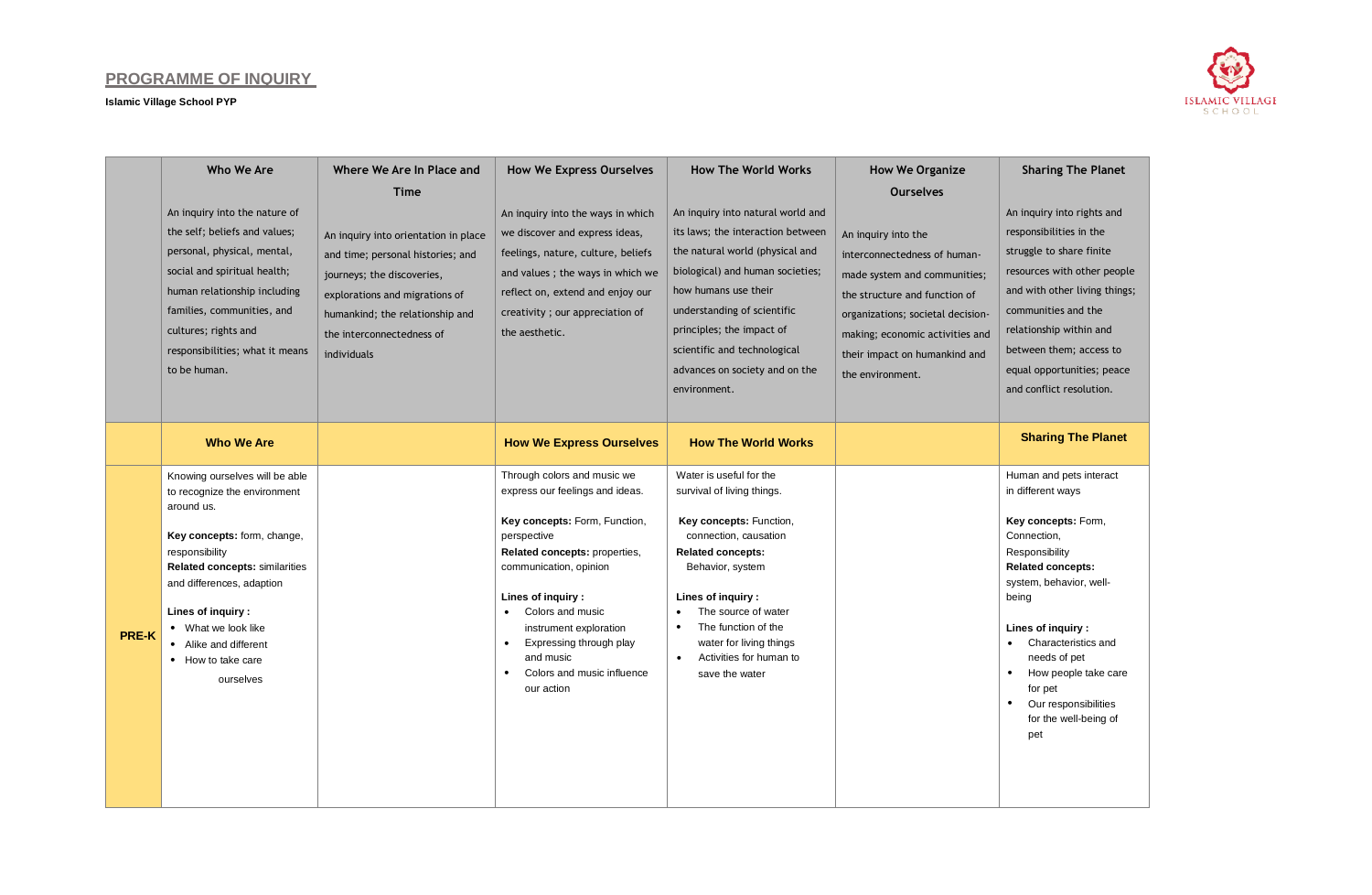|                | Who We Are                                                                                                                                                                                                                                                                                                                                                                 | <b>How We Express Ourselves</b>                                                                                                                                                                                                                                                                                          | <b>How The World Works</b>                                                                                                                                                                                                                                                                                                                                               | <b>Sharing The Planet</b>                                                                                                                                                                                                                                                    |
|----------------|----------------------------------------------------------------------------------------------------------------------------------------------------------------------------------------------------------------------------------------------------------------------------------------------------------------------------------------------------------------------------|--------------------------------------------------------------------------------------------------------------------------------------------------------------------------------------------------------------------------------------------------------------------------------------------------------------------------|--------------------------------------------------------------------------------------------------------------------------------------------------------------------------------------------------------------------------------------------------------------------------------------------------------------------------------------------------------------------------|------------------------------------------------------------------------------------------------------------------------------------------------------------------------------------------------------------------------------------------------------------------------------|
| K <sub>1</sub> | Family relationship have impact<br>on shaping identity.<br>Key concepts: form, function,<br>responsibility<br>Related concepts: Similarities<br>and differences, belonging,<br>rules<br>Lines of inquiry:<br>Diversity of family<br>characteristics<br>The role and<br>$\bullet$<br>responsibility in my<br>family<br>How families influence<br>$\bullet$<br>who we become | Sharing our feelings and ideas can<br>develop effective communication.<br>Key concepts: Perspective,<br>Function<br>Related concepts: opinion,<br>communication<br>Lines of inquiry:<br>Ways in which we express<br>our feelings and ideas<br>Sharing our feelings and<br>$\bullet$<br>ideas<br>Communicate our thoughts | Understanding weather patterns<br>informs decision making.<br>Key concepts: change, form,<br>causation<br>Related concepts: cycle,<br>system<br>Lines of inquiry:<br>Types and causes of<br>$\bullet$<br>weather (sunny, rainy,<br>cloudy, snowy, windy,<br>stormy)<br>What changes happen<br>$\bullet$<br>during daily and<br>seasonal cycles<br>The effects of weather | Plants impact our lives<br>Key concepts: form,<br>causation, responsibility<br>Related concepts: Role,<br>initiative, impact<br>Lines of inquiry:<br>Caring for plants<br>$\bullet$<br>Products from<br>$\bullet$<br>plants<br>How plants<br>$\bullet$<br>contribute to life |
|                | <b>Who We Are</b><br>Our unique characters<br>influence how we interact<br>with others.                                                                                                                                                                                                                                                                                    | <b>How We Express Ourselves</b><br>Talent and interest affect<br>their art choices.                                                                                                                                                                                                                                      | <b>How The World Works</b><br>Living things undergo a process<br>of change.                                                                                                                                                                                                                                                                                              | <b>Sharing The Planet</b><br>The trash we produce and<br>how we respond affects our<br>environment.                                                                                                                                                                          |
| K <sub>2</sub> | Key concepts: form,<br>perspective,<br>causation<br>Related concepts: Identify,<br>similarities, differences<br>Lines of inquiry:<br>Our Characteristics,<br>abilities and interest<br>Similarities and<br>differences between<br>others                                                                                                                                   | Key concepts: form,<br>perspective, connection<br><b>Related concepts:</b><br>structure, communication,<br>subjectivity<br>Lines of inquiry:<br>Rhyme and rhythm<br>as parts of language<br>Songs and rhymes<br>$\bullet$<br>as a form of personal<br>expression<br>Stories that are<br>$\bullet$                        | Key concepts: causation,<br>change, connection<br>Related concepts: grow,<br>cycle, pattern, similarities<br>and differences<br>Lines of inquiry:<br>Pattern of growth<br>(human and animal:<br>frog & butterfly)<br>How living things<br>$\bullet$<br>change over their<br>lifetime                                                                                     | Key concepts: form,<br>causation,<br>responsibility<br><b>Related concepts:</b><br>classification, behavior<br>Lines of inquiry:<br>Kinds of organic and an<br>$\bullet$<br>organic trash<br>Our responsibility to<br>reduce, reuse, recycle of<br>trash                     |
|                | $\bullet$<br>How we can<br>cooperate and interact<br>with each other                                                                                                                                                                                                                                                                                                       | based on life<br>experiences                                                                                                                                                                                                                                                                                             | Factors that can<br>$\bullet$<br>influence life cycle                                                                                                                                                                                                                                                                                                                    | The trash affects the<br>$\bullet$<br>environment                                                                                                                                                                                                                            |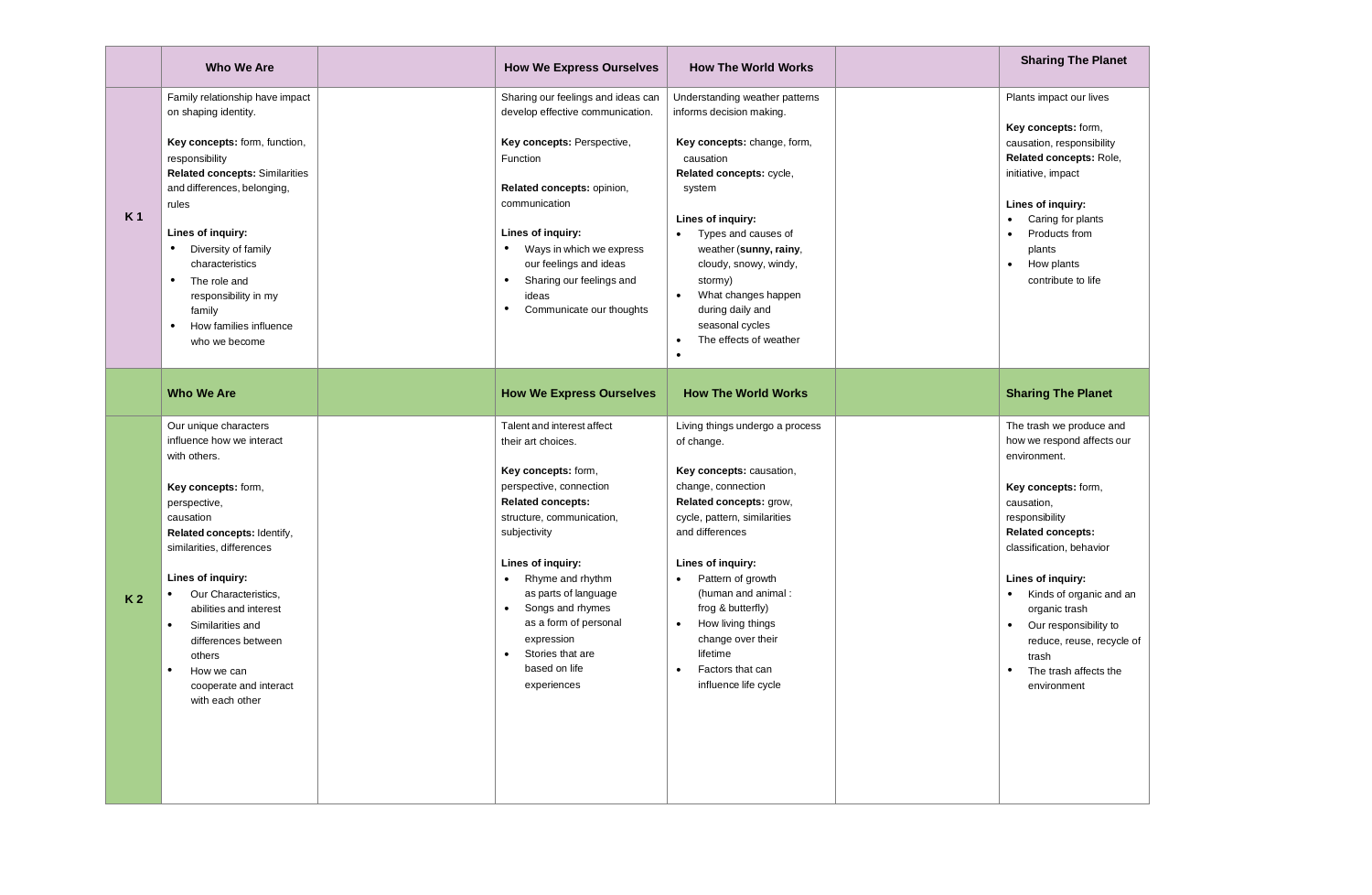|         | <b>Who We Are</b>                                                                                                                                                                                                                                                                                                                                                       | <b>Where We Are in Place and</b><br><b>Time</b>                                                                                                                                                                                                                                                                                                                                                                                                                             | <b>How We Express Ourselves</b>                                                                                                                                                                                                                                                                                                                                                                                                                    | <b>How The World Works</b>                                                                                                                                                                                                                                                                                                                                   | <b>How We Organize</b><br><b>Ourselves</b>                                                                                                                                                                                                                                                                                                                                                 | <b>Sharing The Planet</b>                                                                                                                                                                                                                                                                                                                                                                                                                                      |
|---------|-------------------------------------------------------------------------------------------------------------------------------------------------------------------------------------------------------------------------------------------------------------------------------------------------------------------------------------------------------------------------|-----------------------------------------------------------------------------------------------------------------------------------------------------------------------------------------------------------------------------------------------------------------------------------------------------------------------------------------------------------------------------------------------------------------------------------------------------------------------------|----------------------------------------------------------------------------------------------------------------------------------------------------------------------------------------------------------------------------------------------------------------------------------------------------------------------------------------------------------------------------------------------------------------------------------------------------|--------------------------------------------------------------------------------------------------------------------------------------------------------------------------------------------------------------------------------------------------------------------------------------------------------------------------------------------------------------|--------------------------------------------------------------------------------------------------------------------------------------------------------------------------------------------------------------------------------------------------------------------------------------------------------------------------------------------------------------------------------------------|----------------------------------------------------------------------------------------------------------------------------------------------------------------------------------------------------------------------------------------------------------------------------------------------------------------------------------------------------------------------------------------------------------------------------------------------------------------|
| $G - 1$ | Exploring what makes us who<br>we are helps us to connect to<br>others.<br>Key Concepts: form,<br>perspective, function<br>Related Concepts : identity,<br>opinion, behaviour<br>Lines of Inquiry:<br>Who i am<br>How i am similar to and<br>different from others<br>Habits and routines                                                                               |                                                                                                                                                                                                                                                                                                                                                                                                                                                                             | Through different artistic<br>processes, people show their<br>creativity and relationship with<br>each other, projects the way of life.<br>Key Concepts: connection,<br>responsibility, perspective<br><b>Related concepts:</b><br>Lines of Inquiry:<br>Hobbies that we connect and<br>appreciate<br>Roles and behaviours within<br>$\bullet$<br>relationship<br>Different point of view about<br>$\bullet$<br>ways to have a healthy<br>lifestyle | All living things go through a<br>process of change<br>Key Concepts : causation,<br>change, connection<br>Related Concepts : cycles,<br>transformation, similarities and<br>differences<br>Lines of Inquiry:<br>Patterns of growth<br>How living things change<br>$\bullet$<br>over their lifetime<br>Factors that can influence<br>$\bullet$<br>life cycles | Nature goes through certain<br>cycles to regulate life on earth.<br>Key Concepts: form, change,<br>connection<br>Related Concepts: cycles,<br>interaction, pattern<br>Lines of Inquiry:<br>Cycles in nature (night and<br>$\bullet$<br>day, weather patterns,<br>seasons)<br>Changes that happen within<br>$\bullet$<br>a cycle<br>How the cycles influence<br>$\bullet$<br>living things. | The choices we make have<br>an impact on the<br>environment.<br>Key Concepts : form,<br>function, responsibility<br>Related Concepts: impact,<br>environment, initiative,<br>management<br>Lines of Inquiry:<br>What waste is<br>How waste is managed<br>Our choices as a<br>$\bullet$<br>consumer                                                                                                                                                             |
|         | <b>Who We Are</b>                                                                                                                                                                                                                                                                                                                                                       | Where We Are in Place and<br>Time                                                                                                                                                                                                                                                                                                                                                                                                                                           | <b>How We Express Ourselves</b>                                                                                                                                                                                                                                                                                                                                                                                                                    | <b>How The World Works</b>                                                                                                                                                                                                                                                                                                                                   | <b>How We Organize</b><br><b>Ourselves</b>                                                                                                                                                                                                                                                                                                                                                 | <b>Sharing The Planet</b>                                                                                                                                                                                                                                                                                                                                                                                                                                      |
| $G - 2$ | Making balanced choices on<br>daily routines enables us to<br>have healthy lifestyles.<br>Key Concepts: Function,<br>Causation, Responsibility<br><b>Related Concepts: Balance,</b><br>well-being.<br>Lines of Inquiry:<br>Daily habits and routine<br>(hygiene, sleep, play,<br>eating)<br>Consequences of choices<br>$\bullet$<br>Taking care of my self<br>$\bullet$ | Learning about the previous<br>generation helps us to understand<br>the relationship between past and<br>present.<br>Key Concepts : change,<br>connection, causation<br><b>Related Concepts:</b> time,<br>continuity, heredity, relationship<br>Lines of Inquiry:<br>Ways to find out about the past<br>$\bullet$<br>How aspects of the past still<br>influence us today<br>$\bullet$<br>Why some behaviors and<br>practices have changed or<br>remained the same over time | Rituals and traditions enable<br>people to express their culture.<br>Key Concepts : Form, Connection,<br>Perspective<br><b>Related Concepts: Rituals,</b><br><b>Traditions, Culture</b><br>Lines of Inquiry:<br>The rituals and traditions in<br>our cultures<br>The similarities and<br>$\bullet$<br>differences between the way<br>we express our cultures<br>Ways in which we can show<br>$\bullet$<br>respect to other cultures                | Living things have needs in order<br>to grow and survive<br>Key Concepts : form, function,<br>causation<br>Related Concepts : behavior,<br>survival<br>Lines of Inquiry:<br>What living things need to<br>$\bullet$<br>survive<br>Ways living things protect<br>$\bullet$<br>themselves in their<br>environment<br>Why do rules keep our life in<br>harmony? | Communities can provide<br>interconnected services<br>designed to meet people's<br>needs.<br>Key Concepts: Causation,<br>Function, Connection<br>Related Concepts: Role,<br>Pattern, Relationship<br>Lines of Inquiry:<br>$\bullet$<br>Reasons people live in a<br>community<br>$\bullet$<br>Service needed to support<br>a community<br>House, services are<br>connected to each other    | Human interaction with the<br>natural habitat have impact to<br>other living thing<br>Key Concepts : causation,<br>change, responsibility<br><b>Related Concepts: Habitat,</b><br>adaptation, Interdependence,<br>Behavioral, Diversity.<br>Lines of Inquiry:<br>Balance between rights<br>and responsibility when<br>interacting with natural<br>habitat,<br>Human impact on<br>natural habitats.<br>How living things<br>respond to<br>environmental changes |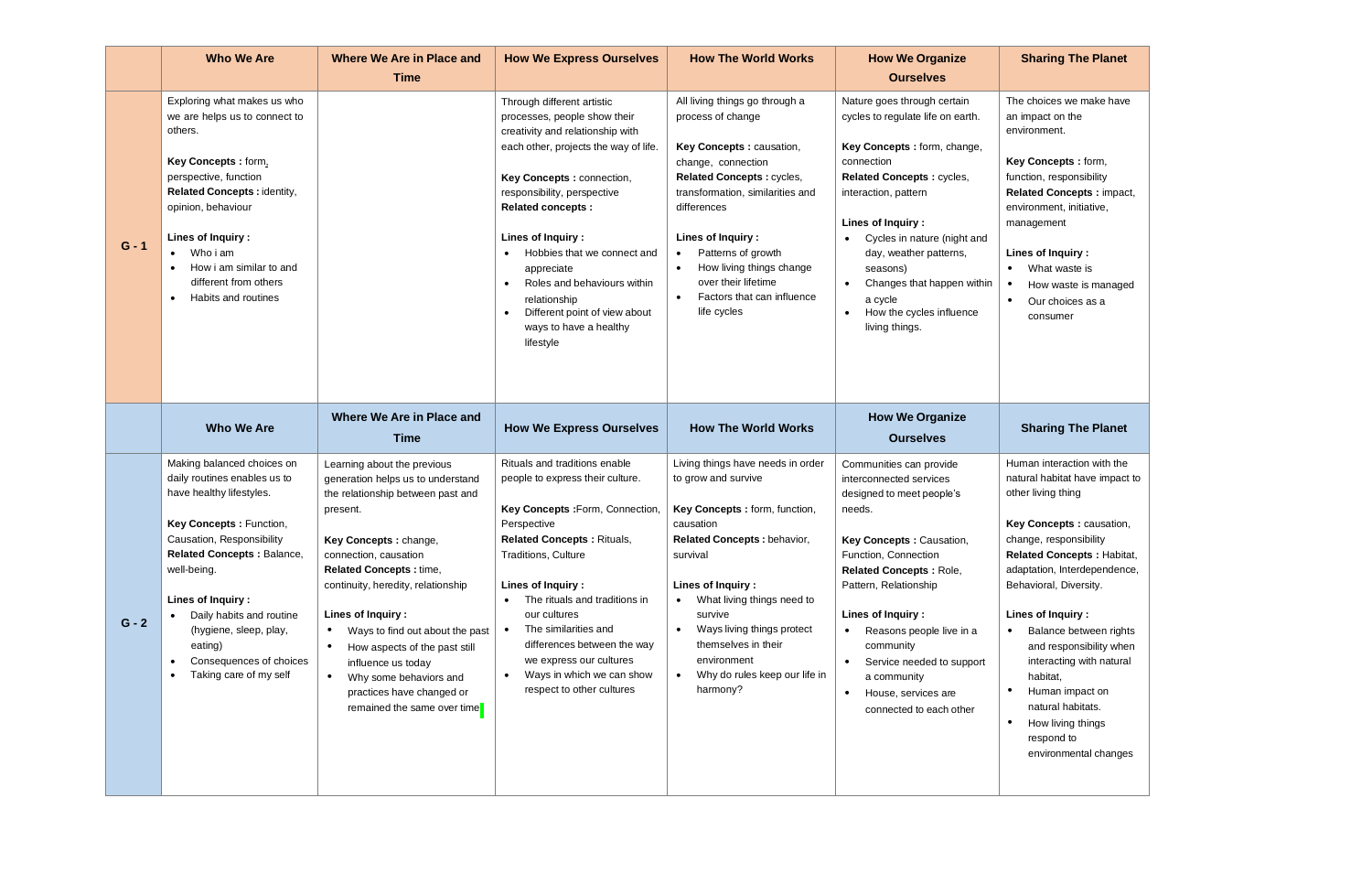|         | <b>Who We Are</b>                                                                                                                                                                                                                                                                                                                                                                                                  | <b>Where We Are in Place and</b><br><b>Time</b>                                                                                                                                                                                                                                                                                         | <b>How We Express Ourselves</b>                                                                                                                                                                                                                                                                                                                                                                                                                                                       | <b>How The World Works</b>                                                                                                                                                                                                                                                                                                                                           | <b>How We Organize</b><br><b>Ourselves</b>                                                                                                                                                                                                                                                                                                                                            | <b>Sharing The Planet</b>                                                                                                                                                                                                                                                                                                                                                            |
|---------|--------------------------------------------------------------------------------------------------------------------------------------------------------------------------------------------------------------------------------------------------------------------------------------------------------------------------------------------------------------------------------------------------------------------|-----------------------------------------------------------------------------------------------------------------------------------------------------------------------------------------------------------------------------------------------------------------------------------------------------------------------------------------|---------------------------------------------------------------------------------------------------------------------------------------------------------------------------------------------------------------------------------------------------------------------------------------------------------------------------------------------------------------------------------------------------------------------------------------------------------------------------------------|----------------------------------------------------------------------------------------------------------------------------------------------------------------------------------------------------------------------------------------------------------------------------------------------------------------------------------------------------------------------|---------------------------------------------------------------------------------------------------------------------------------------------------------------------------------------------------------------------------------------------------------------------------------------------------------------------------------------------------------------------------------------|--------------------------------------------------------------------------------------------------------------------------------------------------------------------------------------------------------------------------------------------------------------------------------------------------------------------------------------------------------------------------------------|
| $G - 3$ | All children have rights, and<br>responsibilities towards others.<br>Key Concepts: Function,<br>Responsibility, Perspective<br><b>Related Concepts: Role,</b><br>Rights, Beliefs.<br>Lines of inquiry:<br>What children's rights are<br>How children's rights<br>impacts lives<br>Our responsibilities<br>$\bullet$<br>towards others                                                                              | Explorations lead to discoveries,<br>opportunities, and new<br>understandings<br>Key Concepts: Change,<br>Causation, Perspective<br>Related Concepts : Chronology,<br>Impact, Progress<br>Lines of Inquiry:<br>Reasons for exploration<br>How explorations have taken<br>place over time<br>Consequences of<br>$\bullet$<br>exploration | People use different forms of<br>expression to convey their<br>understanding of themselves and<br>the world.<br>Key Concepts: Function,<br>Connection, Perspective<br>Related Concepts: force, cause<br>and effect, interaction,<br>measurement<br>Lines of Inquiry:<br>There are diverse ways of<br>$\bullet$<br>self expression<br>$\bullet$<br>The stages of creative<br>process help self-expression<br>$\bullet$<br>Many strategies can help<br>represent and enhance<br>meaning | The properties of matter<br>determine how they can be used.<br>Key Concepts: Form, Change,<br>Function<br>Related Concepts : properties,<br>transformation<br>Lines of inquiry:<br>The properties of matter<br>The different states of matter<br>How matter is used based<br>on its properties                                                                       | Technology is an integral<br>element in our lives.<br><b>Key Concepts:</b><br>Responsibility, Causation,<br>Changes<br>Related Concepts: Values,<br>Impact, Adaptation<br>Lines of inquiry:<br>$\bullet$<br>Responsible use of<br>technology<br>$\bullet$<br>The positive and negative<br>aspects of current<br>technology<br>How technology enables<br>learning                      | Over time, living things need<br>to adapt in order to survive.<br>Key Concepts: Form,<br>Causation, Connection<br><b>Related Concepts:</b><br>Adaptation, Patterns,<br>Interdependence<br>Lines of inquiry:<br>Concept of adaptation<br>Circumstances that lead<br>to adaptation<br>$\bullet$<br>How human, plants and<br>animals adapt or<br>respond to<br>environmental conditions |
|         | <b>Who We Are</b>                                                                                                                                                                                                                                                                                                                                                                                                  | Where We Are in Place and<br><b>Time</b>                                                                                                                                                                                                                                                                                                | <b>How We Express Ourselves</b>                                                                                                                                                                                                                                                                                                                                                                                                                                                       | <b>How The World Works</b>                                                                                                                                                                                                                                                                                                                                           | <b>How We Organize</b><br><b>Ourselves</b>                                                                                                                                                                                                                                                                                                                                            | <b>Sharing The Planet</b>                                                                                                                                                                                                                                                                                                                                                            |
| $G - 4$ | People express their beliefs<br>and values in a variety of ways.<br>Key Concepts: form,<br>connection, perspective.<br>Related Concepts : beliefs,<br>values, common<br>characteristics, identity,<br>differences<br>Lines of Inquiry:<br>• Exploring what beliefs and<br>values are<br>• Different beliefs and values<br>that people have around the<br>world<br>• How beliefs and values<br>influence our action | Inventions can support<br>developmental activities andimpact<br>lifestyles.<br>Key Concepts: Form,<br>Causations, Responsibility<br><b>Related Concepts: Structure,</b><br>Relationship, Value<br>Lines of Inquiry:<br>• Inventors and inventions<br>• Reasons and impact of<br>inventions<br>• How to use and<br>responsibility        | Throughout history, people interact<br>and communicate with each other<br>using arts.<br>Key Concepts : change,<br>connection, perspective<br>Related Concepts : aesthetics,<br>metaphor, Opinion<br>Lines of Inquiry:<br>How people communicate<br>through arts<br>How art works provide insight<br>and information<br>The role of arts in different<br>cultures, places and times.<br>Development of art forms over<br>$\bullet$<br>time                                            | Energy may be converted,<br>transformed and used to support<br>human growth.<br>Key Concepts: form, causation,<br>responsibility<br>Related Concepts: conservation,<br>transformation<br>Lines of Inquiry:<br>• Different forms of energy<br>sources (renewable and non-<br>renewable)<br>• How energy is used<br>(transformation)<br>• Sustainable energy practices | Economic activity relies on<br>systems of production,<br>exchange and consumption of<br>goods and services.<br>Key Concepts: Function,<br>Connection, Responsibility<br><b>Related Concepts: Systems,</b><br>Networks, Consequences<br>Lines of Inquiry:<br>• The role of supply and<br>demand<br>• The distribution of goods<br>and services<br>• Our responsibility as<br>consumers | Natural disasters affect<br>surrounding communities.<br>Key Concepts: Form,<br>Causation, Connection<br><b>Related Concepts:</b><br>Climate, Relationship,<br>Interdependence, Regions,<br>Citizenship<br>Lines of Inquiry:<br>• The properties of natural<br>disasters<br>• The consequences of<br>natural disasters<br>• Communities and their<br>relationships                    |